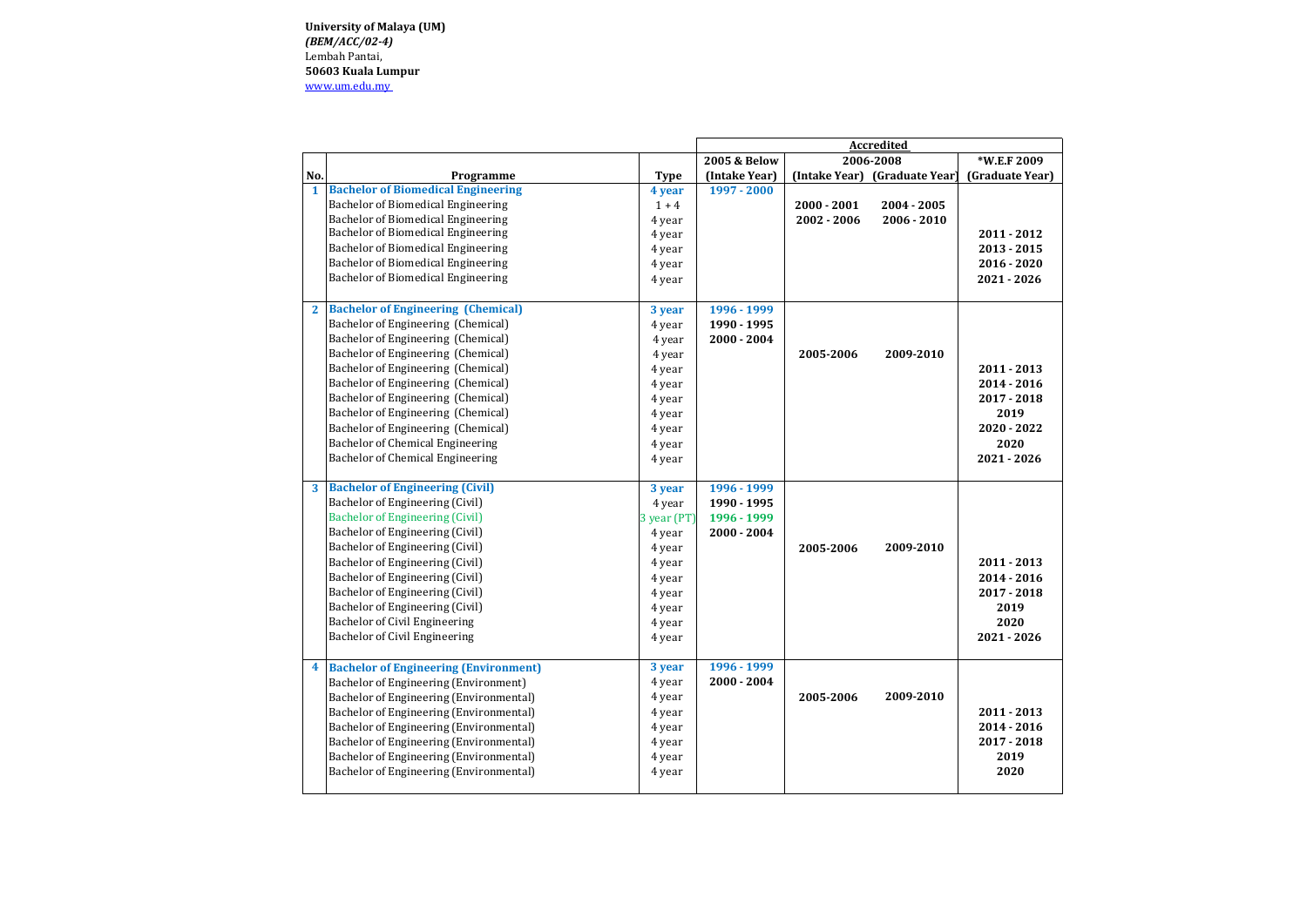| 5 | <b>Bachelor of Engineering (Electrical)</b>         | 3 year      | 1996 - 1999   |           |           |               |
|---|-----------------------------------------------------|-------------|---------------|-----------|-----------|---------------|
|   | Bachelor of Engineering (Electrical)                | 4 year      | 1990 - 1995   |           |           |               |
|   | <b>Bachelor of Engineering (Electrical)</b>         | 3 year (PT) | 1996 - 1999   |           |           |               |
|   | Bachelor of Engineering (Electrical)                | 4 year      | $2000 - 2004$ |           |           |               |
|   | Bachelor of Engineering (Electrical)                | 4 year      |               | 2005-2006 | 2009-2010 |               |
|   | Bachelor of Engineering (Electrical)                | 4 year      |               |           |           | $2011 - 2012$ |
|   | Bachelor of Engineering (Electrical)                | 4 year      |               |           |           | $2013 - 2015$ |
|   | Bachelor of Engineering (Electrical)                | 4 year      |               |           |           | 2016 - 2017   |
|   | Bachelor of Engineering (Electrical)                | 4 year      |               |           |           | $2018 - 2019$ |
|   | Bachelor of Engineering (Electrical)                | 4 year      |               |           |           | $2020 - 2021$ |
|   | Bachelor of Electrical Engineering                  | 4 year      |               |           |           | 2020          |
|   | Bachelor of Electrical Engineering                  | 4 year      |               |           |           | 2021 - 2026   |
|   |                                                     |             |               |           |           |               |
| 6 | <b>Bachelor of Engineering (Computer)</b>           | 4 year      |               |           |           | $2011 - 2012$ |
|   | Bachelor of Engineering (Computer)                  | 4 year      |               |           |           | $2013 - 2015$ |
|   | Bachelor of Engineering (Computer)                  | 4 year      |               |           |           | 2016          |
|   |                                                     |             |               |           |           |               |
| 7 | <b>Bachelor of Engineering (Telecommunications)</b> | 3 year      | 1996 - 1999   |           |           |               |
|   | Bachelor of Engineering (Telecommunication)         | 4 year      | 2000 - 2004   |           |           |               |
|   | Bachelor of Engineering (Telecommunication)         | 4 year      |               | 2005-2006 | 2009-2010 |               |
|   | Bachelor of Engineering (Telecommunication)         | 4 year      |               |           |           | $2011 - 2012$ |
|   | Bachelor of Engineering (Telecommunication)         | 4 year      |               |           |           | $2013 - 2014$ |
|   | Bachelor of Engineering (Telecommunication)         | 4 year      |               |           |           | 2015 - 2017   |
|   | Bachelor of Engineering (Telecommunication)         | 4 year      |               |           |           | $2018 - 2019$ |
|   | Bachelor of Engineering (Telecommunication)         | 4 year      |               |           |           | 2020          |
|   | Bachelor of Engineering (Telecommunication)         | 4 year      |               |           |           | 2021          |
|   | Bachelor of Engineering (Telecommunication)         | 4 year      |               |           |           | 2022          |
|   |                                                     |             |               |           |           |               |
| 8 | <b>Bachelor of Engineering (Mechanical)</b>         | 3 year      | 1996 - 1999   |           |           |               |
|   | <b>Bachelor of Engineering (Mechanical)</b>         | 4 year (PT) | 1996-1999     |           |           |               |
|   | Bachelor of Engineering (Mechanical)                | 4 year      | $2000 - 2004$ |           |           |               |
|   | Bachelor of Engineering (Mechanical)                | 4 year      |               | 2005-2006 | 2009-2010 |               |
|   | Bachelor of Engineering (Mechanical)                | 4 year      |               |           |           | 2011 - 2012   |
|   | Bachelor of Engineering (Mechanical)                | 4 year      |               |           |           | $2013 - 2014$ |
|   | Bachelor of Engineering (Mechanical)                | 4 year      |               |           |           | $2015 - 2017$ |
|   | Bachelor of Engineering (Mechanical)                | 4 year      |               |           |           | $2018 - 2019$ |
|   | <b>Bachelor of Engineering (Mechanical)</b>         | 4 year      |               |           |           | 2020 - 2021   |
|   | Bachelor of Engineering (Mechanical)                | 4 year      |               |           |           | 2022          |
|   | Bachelor of Mechanical Engineering                  | 4 year      |               |           |           | 2020          |
|   | Bachelor of Mechanical Engineering                  | 4 year      |               |           |           | 2021 - 2026   |
|   |                                                     |             |               |           |           |               |